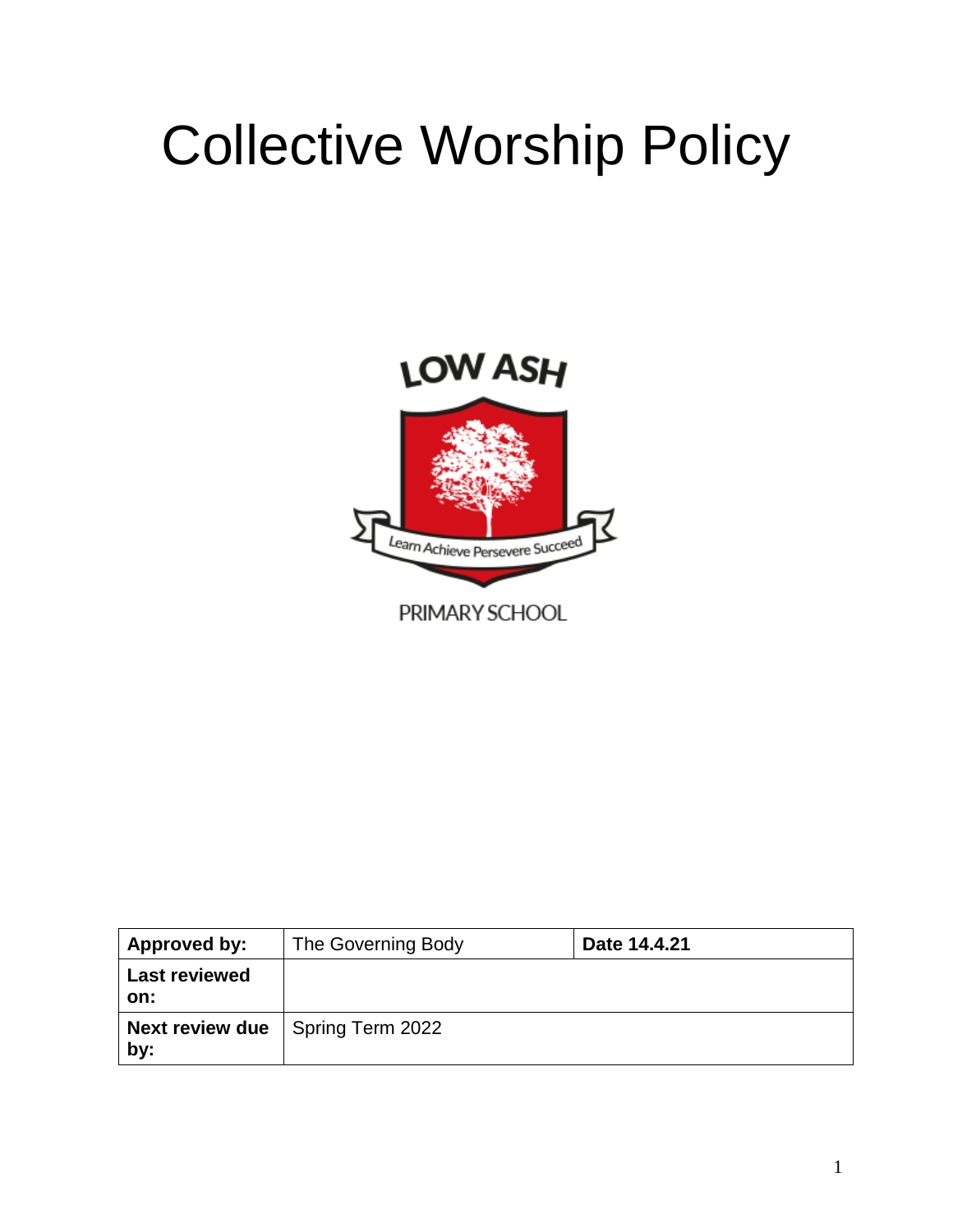# **Collective Worship Policy**

#### **1. Introduction**

Low Ash Primary School is a Community School, in the Bradford Metropolitan District, catering for children aged from 3 to 11 years.

This worship policy has been designed with our school population in mind. It is written in accordance with Bradford SACRE's and the local authority's guidance for collective worship.

(SACRE is the Standing Advisory Council on Religious Education. All local authorities are required by law to have a SACRE to advise on matters concerning the teaching of Religious Education and Collective Acts of Worship and make determinations of cases in which the requirement for Christian collective worship is not to apply.)

In implementing this policy due consideration to equal opportunities, with regard to race, gender, religion and ability, should be ensured with reference to the Race Relations Amendment Act 2000 (as amended) and other relevant legislation.

#### **2. Policy Statement**

This worship policy:

- a) reflects the law
- b) strengthens the community ethos of the school.

Collective worship will take place daily and will be appropriate to all pupils of any religion or none, to enable them to be present and take part as appropriate.

Collective worship is an opportunity for pupils to celebrate their own achievements, those of the school and the community.

All present should feel valued whatever their faith or personal beliefs.

Under no circumstances will pupils be asked to accept beliefs that are contrary to their family background.

- Acts of Collective Worship will take place at clearly designated times of day and will take place daily, sometimes as a whole school, or as a key stage, year group or class.
- They will reflect the beliefs and backgrounds of individual pupils and encourage a voluntary response from pupils
- School worship should acknowledge and respect the responses of individual pupils and provide opportunities for them to express their feelings such as delight at life, wonder, joy, rejoicing and sorrow
- Acts of worship will **not** assume a shared religious commitment
- Acts of Worship will encourage pupils to consider their own place in the community, help understand the importance of British Values and how they shape us in terms of being responsible citizens.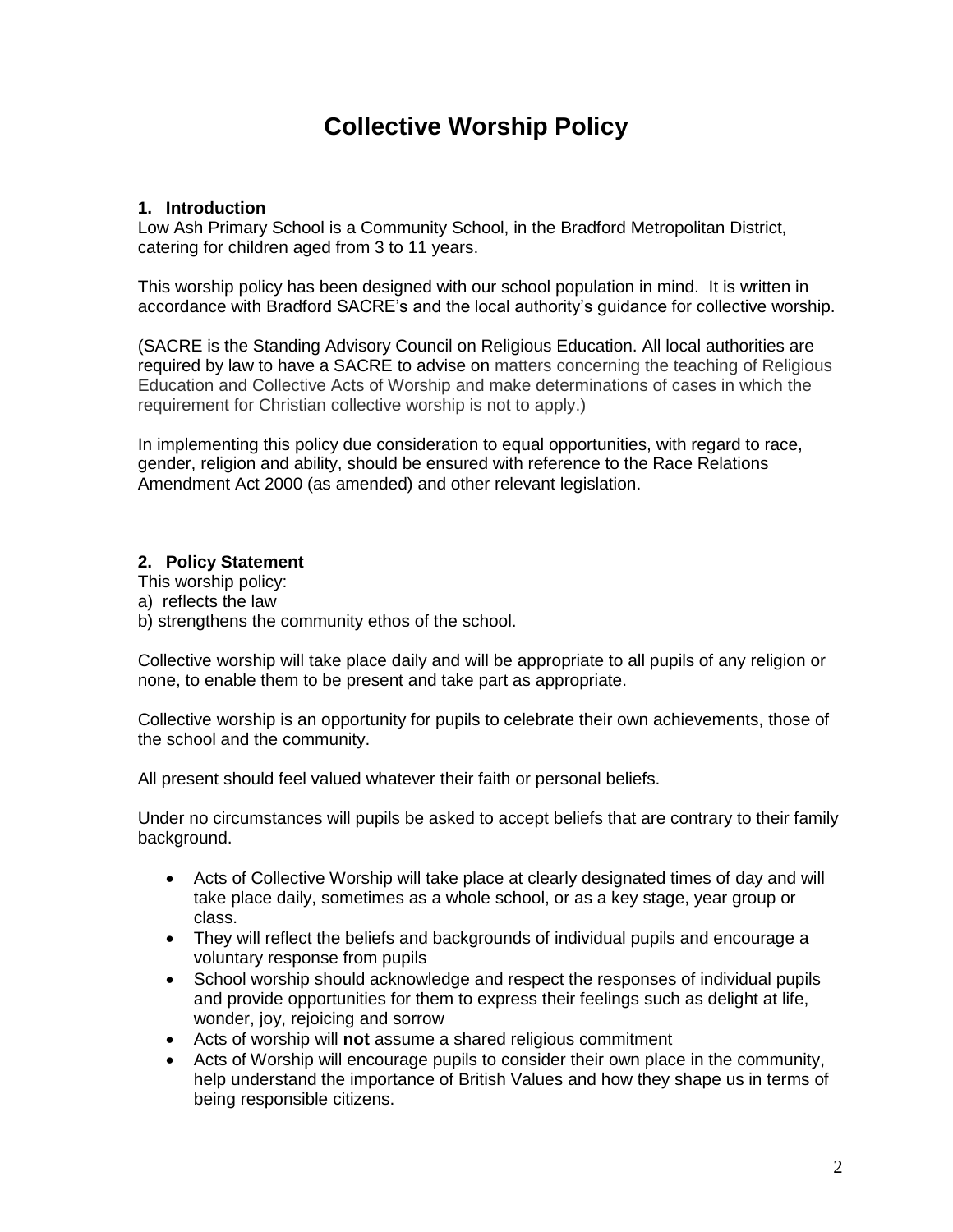### **3. The Legal Requirements**

All maintained schools must provide Collective Worship for all pupils.

- Collective Worship must be offered daily, but may be offered at any time during the school day
- It can be a single act for all pupils, or separate acts for any normal grouping of pupils e.g. a class, key stage, or a year
- The Co-headteacher(s), in consultation with the governing body, has the responsibility for making arrangements for worship
- Most of the acts of worship in any one term must be of a wholly, or mainly, of a broadly Christian character
- The way in which this 'Christian character' is defined must be decided by each individual school, with regard to the pupils' family background, ages and aptitudes. Low Ash Primary School includes pupils from a range of faith backgrounds including Christianity, Islam, Sikhism and Hindhuism as well as pupils with no religious beliefs.
- No act of worship should be distinctive of any particular (Christian) denomination e.g. it should not have a strong Church of England content, or Catholic content - it should be 'ecumenical'
- Acts of worship can include worship which is of a broadly Christian character; which is broadly in the tradition of another religion (as long as this is only a minority of acts of worship in any one school term); which contain elements drawn from a number of faiths

Parents may withdraw their children from Collective Worship on grounds of conscience, should they wish to do so, but we believe that Collective Worship is inclusive and beneficial for all pupils. It is hoped that no child will have to be withdrawn from Collective Worship. If parents/carers wish to withdraw their child, they should discuss this with one of the Co-Headteachers. Where a decision is made to withdraw, arrangements will be made for the child to be supervised elsewhere during the act of worship.

## **4. Content of Collective Worship**

Collective Worship may include the following:

- Personal reflection and self-expression
- Exploration of the many values and beliefs which, although Christian, are also reflected in society at large and held as important by members of other world religions e.g. a sense of awe at the natural world
- Personal recognition of right and wrong (moral)
- The capacity to flourish as a human being (spiritual)

The content of Collective Worship will be designed to enhance the spiritual, moral, social and cultural development of pupils and the Low Ash 'Our Values' theme, to provide opportunities for reflection, to celebrate the good, praise achievements and promote recognition of each pupil's own worth and potential.

Acts of collective worship will reflect the broad tradition of Christian belief (reflecting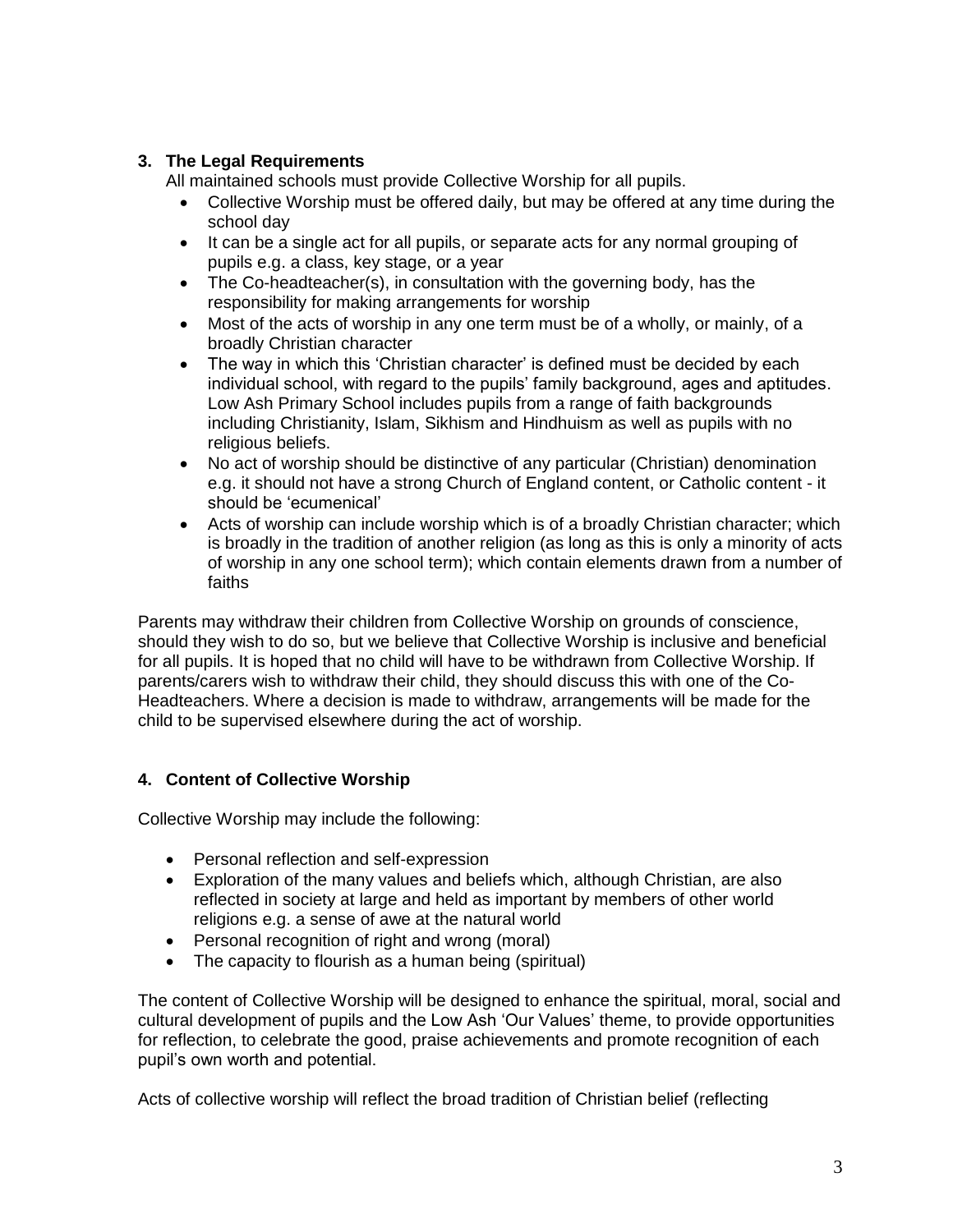Christianity's multi-cultural and pluralist nature) and promote a positive ethos and community values. They will draw on the values and traditions of other religions as appropriate, helping to promote confidence in a pupil's own traditions and the ability to see value in the traditions of others.

**Policy review:** This policy will be reviewed every two years by the Full Governing Body or earlier if appropriate.

 **Signed:** 

 **Named Governor for Collective Worship/Chair of Governors**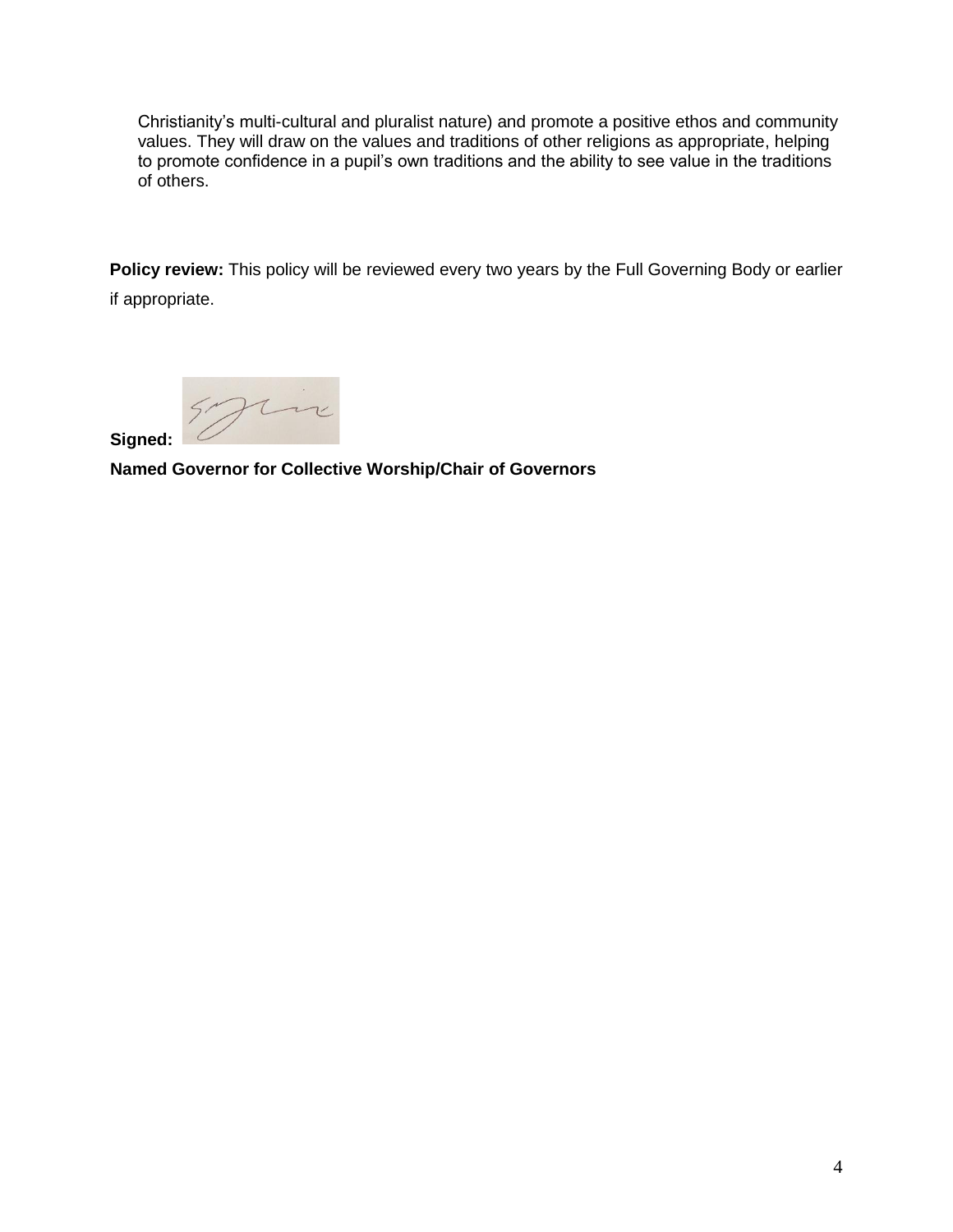#### **Appendix 1**

#### **Key Principles Underpinning Effective Collective Worship**

Collective worship should be educational, inclusive and an active as opposed to passive activity.

#### **a) When planning it is a good idea to bear the following in mind:**

- A meaningful act of worship needs to be allowed a reasonable amount of time
- Collective worship should engage pupils' minds as well as their hearts and spirits
- There needs to be a sense of occasion for worship
- Worship should have a clear beginning and an end
- Although worship is separate and additional to RE and the National Curriculum, there should be links to the wider life of the school
- Worship should be distinct from administration, it is not just 'assembly'
- Language, content and the theology (the way God is described and talked about) need to be appropriate for the age and abilities of children
- Pupils should be encouraged to make contributions to worship
- A variety of resources connected to themes and occasions are useful
- The systematic evaluation of worship, by staff, pupils, governors, advisors and inspectors is important

#### **b) Worship works best when a variety of experiences are provided.**

You may find it useful to adopt some of the approaches below

- Tell a story
- Describe a situation or event
- Drama and part speaking e.g. involve children in telling a story through movement, actions, or words
- Visual aids and artefacts
- Music. Not just singing. A well-chosen piece of music can help create an atmosphere for worship and reflection
- Silence this is important for allowing time for thought and reflection
- Pupil participation
- Visitors. Remember visitors need to have a clear brief, they need to be informed about the traditions and customs of a school and they usually welcome clear feedback.

Collective worship should always engage children in a reflective, open ended experience.

A variety of responses should be recognised and encouraged e.g.

'I am going to say a prayer……..' Some will share the prayer, some will understand the prayer in terms of their own religion, some will think about what it says, some might like to say a prayer of their own. It is not appropriate to assume that all children will join in prayer, but they must be given the opportunity to do so.

#### **Appendix 2**

#### **Organisation of acts of worship from September 2019**